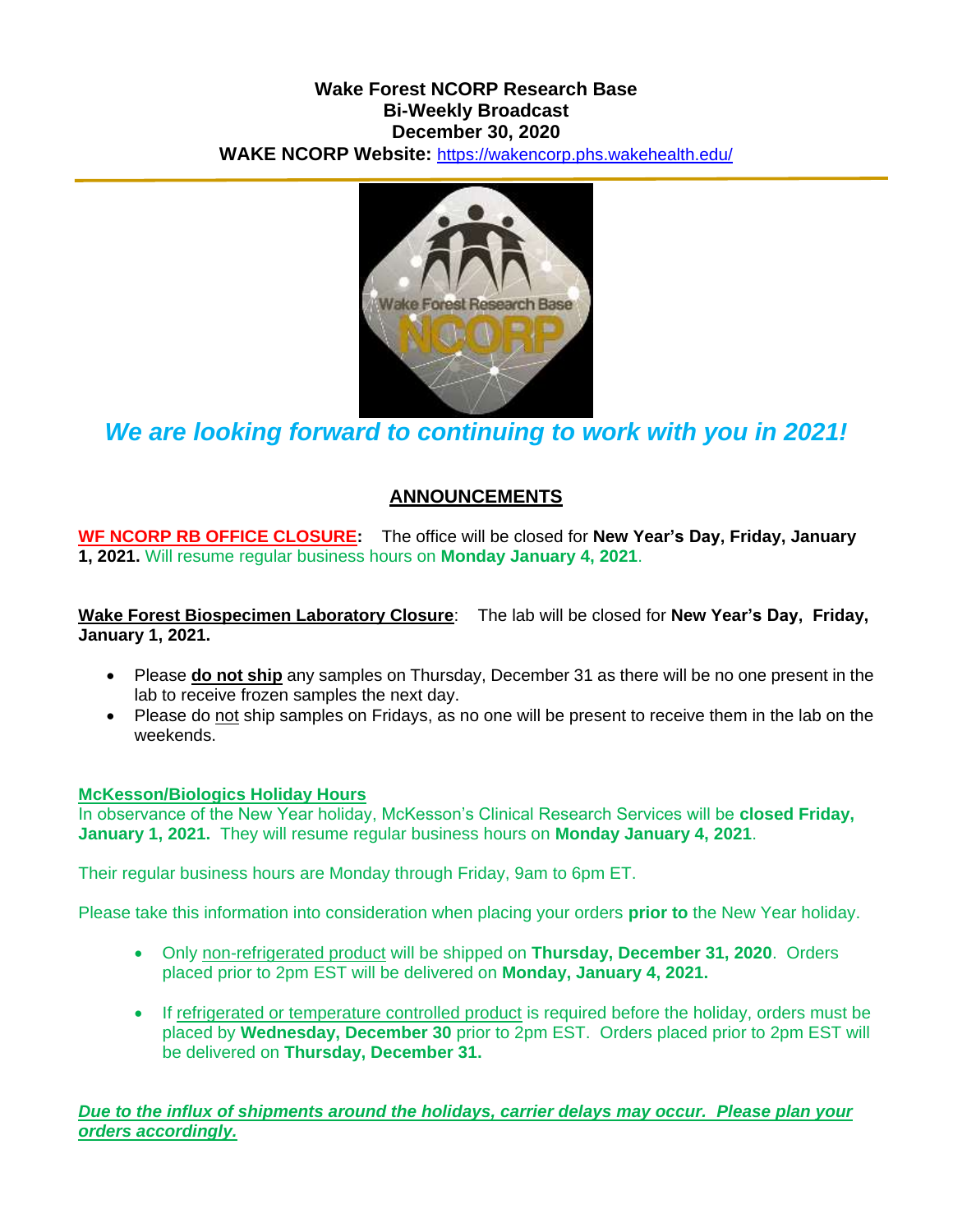If you have any questions regarding the shipment schedule, please contact Clinical Research Services team at 1-800-693-4906 or via email at *clinicalresearchservices@mckesson.com* 

**LabCorp Holiday Information:** Please check with your local LabCorp pickup courier to see if local offices will be closed for theNew Year holiday or if there are any restrictions on shipping these weeks.

#### **COMMITTEE MEETING UPDATE:**

**\*\*Please note\*\* There will be an initial meeting for those interested in our WF NCORP Community Health Equity Committee on January 18 @ 1pm EST. All providers and staff are invited to participate in this committee. If you are interested in this WebEx meeting, please email [NCORP@wakehealth.edu](mailto:NCORP@wakehealth.edu) so you may be forwarded the meeting invitation.**

#### **WAKE NCORP WEBSITE UPDATE:**

When accessing the Wake NCORP Website [\(https://wakencorp.phs.wakehealth.edu/\)](https://wakencorp.phs.wakehealth.edu/) please use the Google Chrome browser [\(https://www.google.com/chrome/\)](https://www.google.com/chrome/). Documents, guides, and training videos work best in this browser.

#### **STUDY UPDATES:**

 **WF-1901 IMPACTS –** *Internet-delivered Management of Pain Among Cancer Treatment Survivors Amendment 2, Protocol Version Date 08/01/2020*

**Helpful Guide document updated; v12/10/2020. Changes made to DNA Specimen Collection, Section II. A PAXgene ccfdna tube is no longer required and has been removed from the DNA specimen kit contents. The PAXgene Blood DNA tube and red top will remain in the kits that are supplied going forward.**

The Helpful Guide and other supplemental resources are available on the [WAKENCORP](mailto:https://wakencorp.phs.wakehealth.edu/) website. If there are any questions reqarding the WF-1901 activation or site registration procedures, please contact [NCORP@wakehealth.edu](mailto:NCORP@wakehealth.edu) Attn: WF-1901

### **WF 30917 Telehealth –** *A Stepped-Care Telehealth Approach to Treat Distress in Cancer Survivors*

- $\circ$  Amendment 5 has been approved. Anticipated activation is mid-January.
- $\circ$  There will a site call on January 11, 2021 at 4 PM EST to review the changes to the protocol in amendment 5. These changes include:
	- Opening the study up to non-rural participants
	- Adjustments to the consenting process to make it more streamlined
	- Study is limited to those participants living in the following states: California, Georgia, Illinois, Kansas, Michigan, Minnesota, Missouri, New Mexico, North Carolina, North Dakota, South Carolina, Tennessee, Virginia and Wisconsin.

If there are any questions regarding the WF-30917CD, please contact **NCORP@wakehealth.edu.**